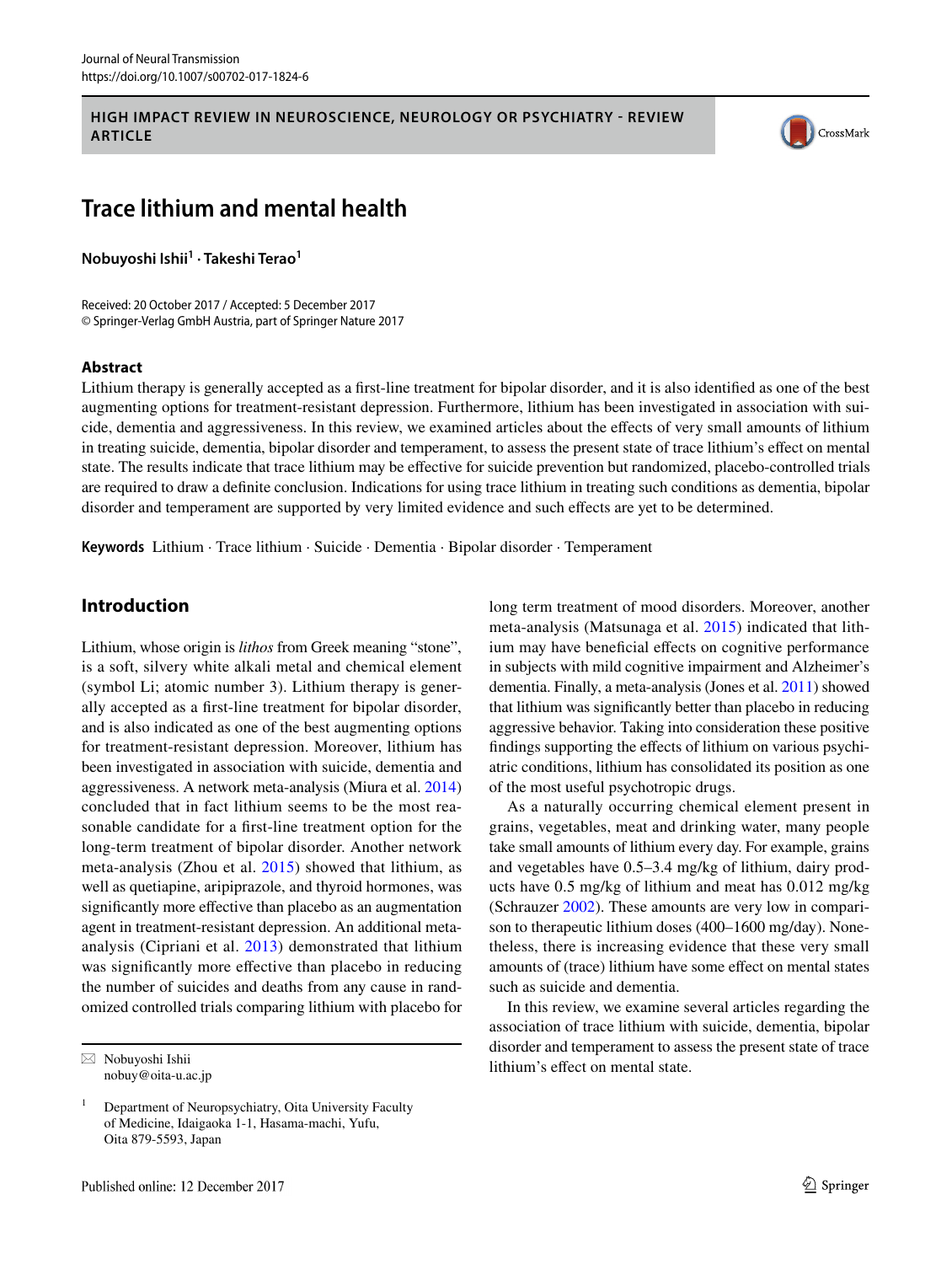## **Trace lithium and suicide prevention**

In 1990, for the frst time, Schrauzer and Shrestha ([1990\)](#page-4-4) showed that suicide rates were 8.7 per 100,000 of population in (relatively) high lithium areas (70–160 μg/l), 14.8 in moderate lithium areas  $(13-60 \text{ µg/l})$  and  $14.2$  in low lithium areas  $(0-12 \mu g/l)$  of 27 Texas counties, roughly suggesting the inverse association between lithium levels in drinking water and suicide rates. Two decades later, Ohgami et al. [\(2009](#page-4-5)) reported that the lithium levels in the drinking water of 18 municipalities of Oita prefecture ranged from 0.7 to 59 μg/l, and that the standard mortality ratios (SMRs) of suicide across the 18 municipalities were signifcantly and negatively associated with logtransformed lithium levels ( $\beta$  =  $-$  0.65,  $p$  < 0.004) using weighting (WLS) for the number of inhabitants per municipality. By gender, the signifcant association was largely in males ( $\beta = -0.61$ ,  $p < 0.008$ ) and a non-significance was found in females ( $\beta = -0.46, 0.05 < p < 0.06$ ). This is, to our knowledge, the frst report regarding the diference in gender responses to trace lithium, indicating that it may be inversely associated with male suicide but not female suicide.

In response to Ohgami et al's ([2009\)](#page-4-5) study, Kapusta et al. [\(2011\)](#page-4-6) and Kabacs et al. ([2011](#page-4-7)) reported conficting results. Kapusta et al. ([2011\)](#page-4-6) showed that lithium levels in the drinking water of 99 Austrian districts ranged from 0 to 82.3 μg/l, and that there were signifcantly inverse associations for the overall SMRs ( $\beta$  =  $-$  0.22,  $p$  = 0.029), females ( $\beta = -0.21$ ,  $p = 0.037$ ) and a non-significance for males ( $\beta$  =  $-$  0.18,  $p$  = 0.083) using WLS for the number of inhabitants per district. Overall, these results are in line with Ohgami et al's [\(2009\)](#page-4-5) findings but show that trace lithium may be inversely associated with female suicide but not male suicide. Conversely, Kabacs et al. [\(2011\)](#page-4-7) showed that lithium levels in the drinking water across the 47 subdivisions of the East of England ranged from 0 to 21 μg/l, and that there was no association between lithium levels in drinking water and the suicide SMRs in the 47 subdivisions of the East of England ( $r = -0.054$ ,  $p = 0.715$  for males;  $r = 0.042$ ,  $p = 0.777$  for females;  $r = -0.03$ ,  $p = 0.838$  for both genders), although they did not use WLS adjustment for the number of inhabitants per district.

Thereafter, similar papers on this subject have continued to be published. Blüml et al. [\(2013\)](#page-3-2), a member of the Kapsuta group, investigated Texas again and reported that the lithium levels in drinking water of 226 Texas counties ranged from 2.8 to 219 μg/l, and that using Poisson regression models, lithium levels in the public water supply were signifcantly and inversely associated with suicide rates. Giotakos et al. [\(2013](#page-3-3)) reported that lithium levels in the

drinking water of 34 prefectures of Greece ranged from 0.1 to 121 μg/l, and that the numbers of suicides per 100,000 of population across the 34 prefectures were signifcantly and inversely associated with lithium levels as a whole, though the data were not analyzed by gender. Sugawara et al. ([2013\)](#page-4-8) showed that lithium levels in the drinking water of 40 municipalities in Aomori prefecture ranged from 0 to 12.9 μg/l, and that the SMRs for suicide across the 40 municipalities were signifcantly and inversely associated with lithium levels in females ( $\beta = -0.35, p < 0.05$ ) but not with lithium levels in males ( $\beta = 0.14$ ,  $p = 0.408$ ) using WLS.

Ishii et al. ([2015\)](#page-3-4) expanded the area of interest from Oita prefecture (Ohgami et al. [2009](#page-4-5)) to Kyushu island consisting of 8 prefectures including Oita prefecture, and reported that lithium levels in the drinking water of 274 municipalities of Kyushu island ranged from 0 to 130 μg/l, and that there were signifcantly inverse associations for the overall SMRs ( $\beta$  = − 0.175,  $p$  = 0.031) and for males ( $\beta$  = − 0.228, *p* = 0.005), but not for females ( $\beta$  = 0.004, *p* = 0.957) using WLS. Pompili et al. [\(2015\)](#page-4-9) showed that lithium levels in the drinking water of 145 sites in Italy ranged from 0.11 to 60.8 μg/l, and that there were signifcantly inverse associations for the overall SMRs ( $\beta$  =  $-$  0.231,  $p$  = 0.005) and for females ( $\beta = -0.342$ ,  $p < 0.001$ ), but not for males (*β* = − 0.139, *p* = 0.095) using WLS in 1980–1989. They also reported that there was a signifcantly inverse association for females ( $\beta$  =  $-$  0.187,  $p$  = 0.024), but not for the overall SMRs ( $\beta$  =  $-$  0.055,  $p$  = 0.511) or for males (*β* = 0.009, *p* = 0.918) using WLS in 1990–1999, and that there was a signifcantly inverse association for females  $(\beta = -0.170, p = 0.041)$ , but not for the overall SMRs  $(\beta = -0.029, p = 0.725)$  or for males  $(\beta = 0.036, p = 0.670)$ using WLS in 2000–2011. Their fndings are conficting, but favor results for females. Shiotsuki et al. [\(2016\)](#page-4-10) merged 35 cities of Hokkaido island and 118 cities of Kyushu island and showed that lithium levels in the drinking water of the 153 cities ranged from 0.1 to 43 μg/l, and that there was a significantly inverse association for males ( $\beta = -0.225$ ,  $p = 0.005$ ), but not for overall SMRs ( $\beta = -0.153$ ,  $p = 0.059$  or females ( $\beta = 0.012$ ,  $p = 0.883$ ) using WLS.

Recently, Liaugaudaite et al. [\(2017](#page-4-11)) showed that lithium levels in the drinking water of nine cities of Lithuania ranged from 0.48 to 35.53  $\mu$ g/l, and that there was a significantly inverse association for the overall SMRs ( $\beta$  = - 0.911,  $p = 0.001$ ) and for males ( $\beta = -0.965$ ,  $p < 0.001$ ), but not for females ( $\beta$  = 0.150,  $p$  = 0.700) with log-transformed lithium levels using WLS. Knudsen et al. [\(2017\)](#page-4-12) reported that lithium levels in the drinking water of 275 municipalities in Denmark ranged from 0.6 to 30.7 μg/l, and surprisingly that there was an increasing suicide rate by increasing lithium levels. These two studies had similar locations and lithium ranges but opposite fndings.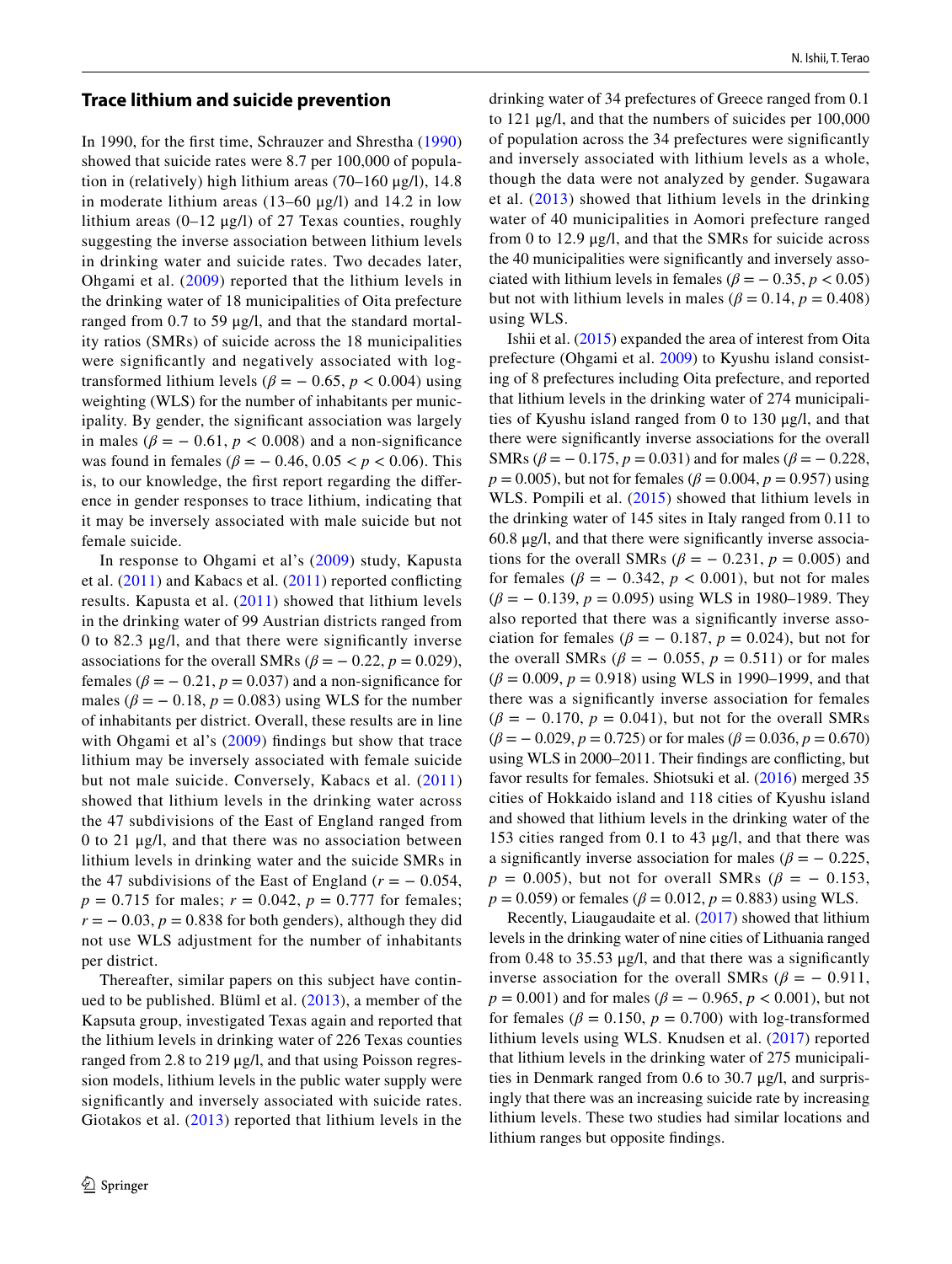# **Trace lithium and dementia prevention**

Epidemiological studies revealed that continued lithium treatment was associated with reduction in the rate of dementia to the same level as that for the general popula-tion (Kessing et al. [2008\)](#page-4-13) and that these effects were not found in anticonvulsants, antidepressants, or antipsychotics (Kessing et al. [2010](#page-4-14)), suggesting a specifc efect of lithium for dementia. In a clinical setting, 35 patients who were 60 years or older and without an initial diagnosis of dementia and who had previously received lithium treatment and/or were currently prescribed lithium, had signifcantly better Mini-Mental State Examination (MMSE) scores than 20 control patients who were lithium therapy naïve (Terao et al. [2006\)](#page-4-15). Moreover, Alzheimer's disease was diagnosed in 3 of 66 (5%) elderly euthymic patients with bipolar disorder who were on chronic lithium treatment and in 16 of 48 (33%) similar patients without recent lithium treatment (Nunes et al. [2007\)](#page-4-16), suggesting lithium effects for dementia prevention. Hampel et al. ([2009\)](#page-3-5) randomized 71 patients with mild Alzheimer's disease to lithium treatment  $(0.5-0.8 \text{ mmol/l})$   $(n = 33)$  or placebo  $(n = 38)$  in a 10-week, single-blind trial, and reported that no treatment efect on glycogen synthase kinase-3 activity or phosphorylated tau of cerebrospinal fuid was observed, and that lithium treatment did not lead to any change in global cognitive performance as measured by the ADAS-Cog subscale, or in depressive symptoms. On the other hand, Forlenza et al. ([2011](#page-3-6)) randomized 45 participants with a mild cognitive impairment to receive lithium (0.25–0.5 mmol/l) ( $n = 24$ ) or placebo ( $n = 21$ ) in a 12-month, double-blind trial, and showed that lithium treatment was associated with a signifcant decrease in phosphorylated tau of cerebrospinal fuid and better performance on the cognitive subscale of the Alzheimer's Disease Assessment Scale (ADAS-Cog) and in attention tasks.

As for the efects of trace lithium on dementia, Nunes et al. ([2013](#page-4-17)) randomized 113 patients with Alzheimer's disease to receive lithium (300 μg/day) (*n* = 58) or placebo  $(n = 55)$  in a 15-month, double-blind trial. They reported that the lithium group showed no decreased performance in MMSE scores, in opposition to the lower scores observed for the placebo group, with signifcant diferences starting 3 months after the beginning of the treatment, and increasing progressively. This suggests the efficacy of a micro-dose lithium treatment in preventing cognitive loss, reinforcing its therapeutic potential to treat AD using very low doses. Kessing et al. ([2017a](#page-4-18), [b\)](#page-4-19) examined Danish population-based registers and drinking water samples from 151 waterworks supplying approximately 42% of the Danish population, and showed that lithium levels in the drinking water ranged from 0.6 to 30.7 μg/l, and that lithium exposure was statistically signifcantly diferent between patients with a diagnosis of dementia (median 11.5 µg/l, interquartile range 6.5–14.9 µg/l) and controls who were selected from a random sample (10 controls from the age- and sex-matched to each patient with dementia) that consisted of 1,500,000 persons in the Danish population that was registered on January 1, 1995, and alive and did not have dementia at the index date of the patient (median 12.2 µg/l, interquartile range 7.3–16.0  $\mu$ g/l; *p* < 0.001).

## **Trace lithium and bipolar disorder**

Kessing et al. ([2017a](#page-4-18), [b\)](#page-4-19) showed that the median of the average lithium exposure did not difer between cases with a diagnosis of mania/bipolar disorder (12.7 μg/l; interquartile range (IQR)  $7.9-15.5 \mu g/l$ ) and ten age- and gendermatched controls from the Danish population  $(N = 140,311)$ (12.5 μg/l, IQR 7.6–15.7 μg/l, *p* = 0.2) and that the incidence rate ratio of mania/bipolar disorder did not decrease with higher long-term lithium exposure overall, or within age categories  $(0-40, 41-60, 61-100, 40)$  years of age). They suggested that higher long-term lithium exposure from drinking water was not associated with a lower incidence of bipolar disorder.

## **Trace lithium and temperament**

Matsuzaki et al. ([2017\)](#page-4-20) performed a stepwise multiple regression analysis and revealed that hyperthymic temperament scores of non-clinical residents in Sapporo, Obihiro, Takaoka, Koshigaya, and Oita cities were signifcantly and positively associated with lithium levels in drinking water  $(0.1-43.0 \,\mu$ g/l). Using the same subjects, Ishii et al.  $(2017)$  $(2017)$ performed a multiple regression analysis via the forced entry method and revealed that depressive temperament scores were signifcantly and negatively associated with lithium levels in drinking water. Although the results seem to be diferent depending on the method of the multiple regression analysis, both a positive association with hyperthymic temperament scores and a negative association with depressive temperament scores consistently show the efects of trace lithium on upregulation in mood and thinking associated with temperament.

# **Discussion**

As shown in Table [1](#page-3-8), two studies (Kabacs et al. [2011](#page-4-7); Knudsen et al. [2017\)](#page-4-12) had the narrower ranges of lithium levels in drinking water. Apart from Sugawara et al.'s study ([2013\)](#page-4-8), it seems likely that this narrowness of the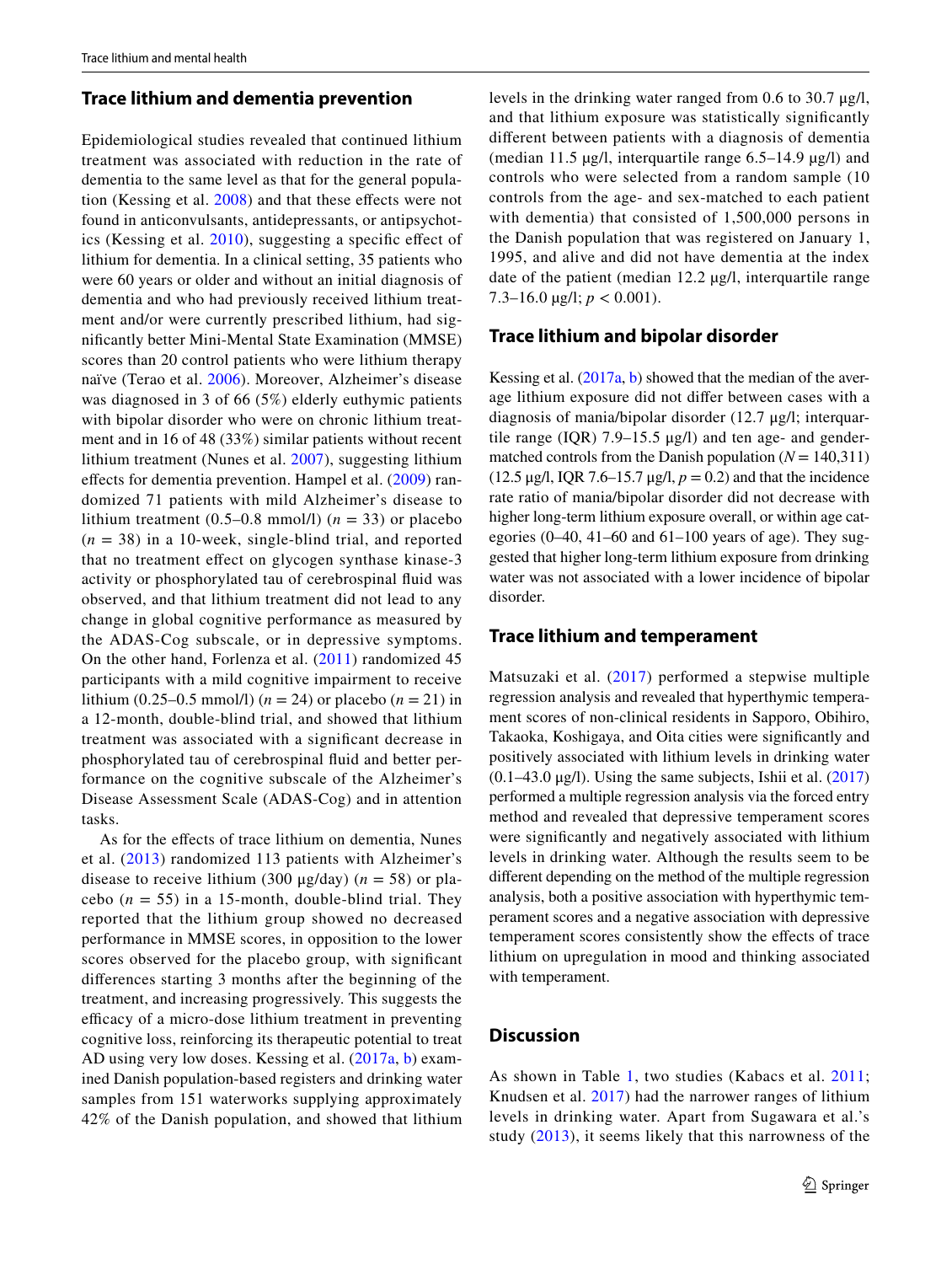| Authors                                    | Region                             | Range of lithium levels in drink-<br>ing water $(\mu g/l)$ | Crude association with suicide<br>rate | Gender difference     |
|--------------------------------------------|------------------------------------|------------------------------------------------------------|----------------------------------------|-----------------------|
| Schrauzer and Shrestha (1990) Texas in USA |                                    | $0-12$ (A), 13-60 (B), 70-160<br>(C)                       | $C < A$ , B                            | N/A                   |
| Ohgami et al. (2009)                       | Oita in Japan                      | $0.7 - 59$                                                 | Significantly inverse association      | Males but not females |
| Kapusta et al. $(2011)$                    | Austria                            | $0 - 82.3$                                                 | Significantly inverse association      | Females but not males |
| Kabacs et al. $(2011)$                     | East England                       | $0 - 21$                                                   | No association                         |                       |
| Blüml et al. $(2013)$                      | Texas in USA                       | $2.8 - 219$                                                | Significantly inverse association      | N/A                   |
| Giotakos et al. $(2013)$                   | Greece                             | $0.1 - 121$                                                | Significantly inverse association      | N/A                   |
| Sugawara et al. $(2013)$                   | Aomori in Japan 0-12.9             |                                                            | Significantly inverse association      | Females but not males |
| Ishii et al. $(2015)$                      | Kyushu in Japan $0-130$            |                                                            | Significantly inverse association      | Males but not females |
| Pompili et al. (2015)                      | Italy                              | $0.11 - 60.8$                                              | Significantly inverse association      | Females but not males |
| Shiotsuki et al. (2016)                    | Hokkaido and<br>Kyushu in<br>Japan | $0.1 - 43$                                                 | Significantly inverse association      | Males but not females |
| Liaugaudaite et al. $(2017)$               | Lithuania                          | $0.48 - 35.53$                                             | Significantly inverse association      | Males but not females |
| Knudsen et al. $(2017)$                    | Denmark                            | $0.6 - 30.7$                                               | No association                         |                       |

<span id="page-3-8"></span>**Table 1** The relationship between lithium levels in drinking water, suicide rate, and gender difference

ranges precluded the authors from fnding a signifcantly inverse association. Other studies had wider ranges and found an association, which seems to be closer to the truth. Therefore, at least in regards to suicide, relatively higher lithium levels (though much lower levels than therapeutic ones) may be associated with lower suicide rates. With regard to gender diferences, Table [1](#page-3-8) shows that four studies found a signifcantly inverse association with lithium levels in drinking water only in males (male response to trace lithium) whereas three studies found an association only in females (female response to trace lithium). Therefore, the gender diference efect is yet to be determined.

Nonetheless, Kanehisa et al. ([2017](#page-4-21)) investigated the lithium levels of 199 lithium therapy-naïve patients including 31 patients with suicide attempts, 21 patients with selfharm, and 147 control patients. There was a significant difference  $(p = 0.043)$  between the three groups, whereby patients with suicide attempts had signifcantly lower lithium levels than control patients ( $p = 0.012$ ) in males but not females. This is consistent with male responses to trace lithium. Sher [\(2015\)](#page-4-22) suggested one possibility that higher levels of lithium in drinking water decreases suicide rates among men by reducing impulsivity and aggression, and another possibility that lithium reduces suicidality in men by decreasing testosterone levels. Therefore, in our opinion, trace lithium may be efective for suicide prevention particularly in males as opposed to females. This should be investigated in randomized, placebo-controlled trials in the future.

As for dementia, bipolar disorder, and temperament, at the moment a very limited number of studies have investigated the efects of trace lithium. Therefore, any conclusion cannot be established, though further studies are warranted.

In conclusion, trace lithium may be efective for suicide prevention but randomized, placebo-controlled trials are required to draw a defnite conclusion. Other indications for using trace lithium in the treatment of such conditions as dementia, bipolar disorder, and temperament, have very limited supporting evidence and the effects are yet to be. determined.

# **References**

- <span id="page-3-2"></span>Blüml V, Regier MD, Hlavin G, Rockett IR, König F, Vyssoki B, Bschor T, Kapusta ND (2013) Lithium in the public water supply and suicide mortality in Texas. J Psychiatr Res 47:407–411
- <span id="page-3-0"></span>Cipriani A, Hawton K, Stockton S, Geddes JR (2013) Lithium in the prevention of suicide in mood disorders: updated systematic review and meta-analysis. BMJ 27(346):f3646
- <span id="page-3-6"></span>Forlenza OV, Diniz BS, Radanovic M, Santos FS, Talib LL, Gattaz WF (2011) Disease-modifying properties of long-term lithium treatment for amnestic mild cognitive impairment: randomised controlled trial. Br J Psychiatry 198:351–356
- <span id="page-3-3"></span>Giotakos O, Nisianakis P, Tsouvelas G, Giakalou VV (2013) Lithium in the public water supply and suicide mortality in Greece. Biol Trace Elem Res 156:376–379
- <span id="page-3-5"></span>Hampel H, Ewers M, Bürger K, Annas P, Mörtberg A, Bogstedt A, Frölich L (2009) Lithium trial in Alzheimer's disease: a randomized, single-blind, placebo-controlled, multicenter 10-week study. J Clin Psychiatry 70:922–931
- <span id="page-3-4"></span>Ishii N, Terao T, Araki Y, Kohno K, Mizokami Y, Shiotsuki I, Hatano K, Makino M, Kodama K, Iwata N (2015) Low male suicide and lithium in drinking water. J Clin Psychiatry 76:319–326
- <span id="page-3-7"></span>Ishii N, Terao T, Matsuzaki H et al. (2017) Lithium in drinking water may be negatively associated with depressive temperament in the nonclinical population. Clin Neuropsychopharmacol Ther 8:7–11
- <span id="page-3-1"></span>Jones RM, Arlidge J, Gillham R, Reagu S, van den Bree M, Taylor PJ (2011) Efficacy of mood stabilisers in the treatment of impulsive or repetitive aggression: systematic review and meta-analysis. Br J Psychiatry 198:93–98